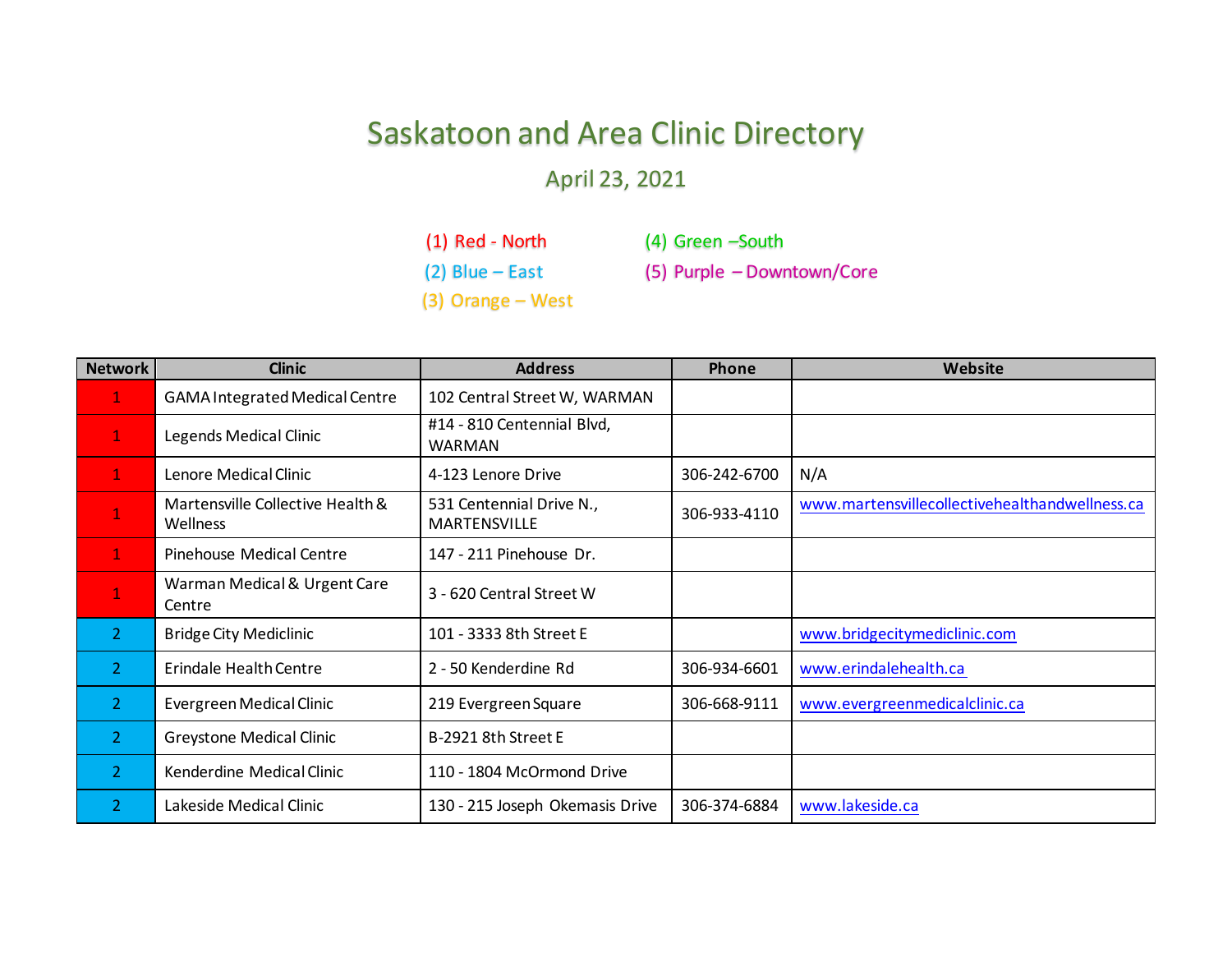| 2              | Preston Crossing Urgent Care                     | 1706 Preston Avenue N.      | 306-244-2140 |                                     |
|----------------|--------------------------------------------------|-----------------------------|--------------|-------------------------------------|
| $\overline{2}$ | <b>Sutherland Medical Clinic</b>                 | 1108 Central Avenue         |              |                                     |
| 2              | <b>Willowgrove Medical Group</b>                 | 2 - 527 Nelson Road         | 306-653-1543 | https://willowgrovemedicalgroup.com |
| 3              | <b>Academic Family Medicine</b>                  | 3311 Fairlight Drive        | 306-655-4200 | N/A                                 |
| 3              | <b>Blairmore Medical Clinic</b>                  | 225 Betts Ave               |              |                                     |
| 3              | <b>Laurier Drive Medical Clinic</b>              | 3110 Laurier Drive          |              |                                     |
| 3              | <b>Northumberland Medical Clinic</b>             | 2 - 924 Northumberland Ave. |              |                                     |
| 3              | <b>West End Medical Clinic</b>                   | 411 Confederation Drive     | 306-382-6333 |                                     |
| 4              | <b>Acadia Medical Centre</b>                     | 441 - 3310 8th Street E.    |              |                                     |
| 4              | Alliance Health Clinic                           | 3919 8th Street E           | 306-343-1661 | www.alliancehealth.ca               |
| 4              | <b>Avalon Medical Clinic</b>                     | 23 - 2605 Broadway Ave      | 306-652-3496 | www.avalonmedical.ca                |
| 4              | <b>Broadway Family Physicians</b>                | 1801 Broadway Ave           |              |                                     |
| 4              | City Centre Family Physicians                    | 200-3211 Preston Ave S      | 306-244-3016 | www.ccfp.ca                         |
| 4              | Community Health Centre - for<br>Individuals 50+ | 55 - 2325 Preston Ave S     |              |                                     |
| 4              | Cornerstone Medical                              | #100 -415 Wellman Cres      | 306-975-1262 | www.cornerstonemedical.ca           |
| 4              | <b>Herold Road Family Physicians</b>             | 1 - 325 Herold Road         |              |                                     |
| 4              | Lakeview Medical Clinic                          | 1313 - 1945 McKercher Drive |              |                                     |
| 4              | Lakewood Common Medical Clinic                   | 411C Herold Court           |              |                                     |
| 4              | Lifebridge Health Centre                         | 36-118 Cope Cres.           | 306-955-5433 | www.lifebridgehealth.ca             |
| 4              | <b>McEown Medical Clinic</b>                     | 102 - 2315 McEown Avenue    |              |                                     |